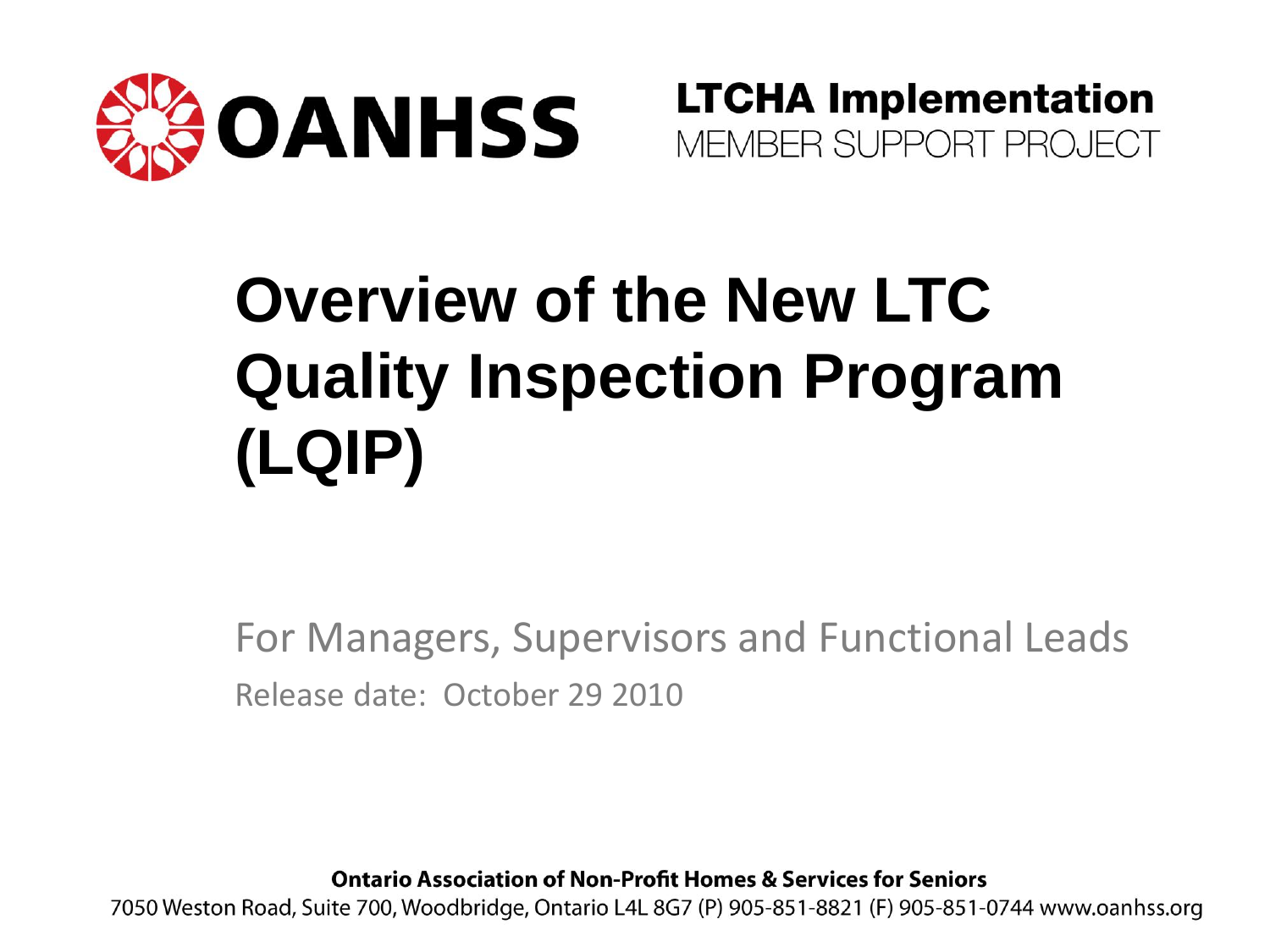#### **Presentation Objectives**

#### **At the completion of this presentation you will:**

• Have an understanding of the new quality inspection and enforcement programs

> **LTCHA Implementation** MEMBER SUPPORT PROJECT

• Have an understanding of how this impacts you, your team and the resident

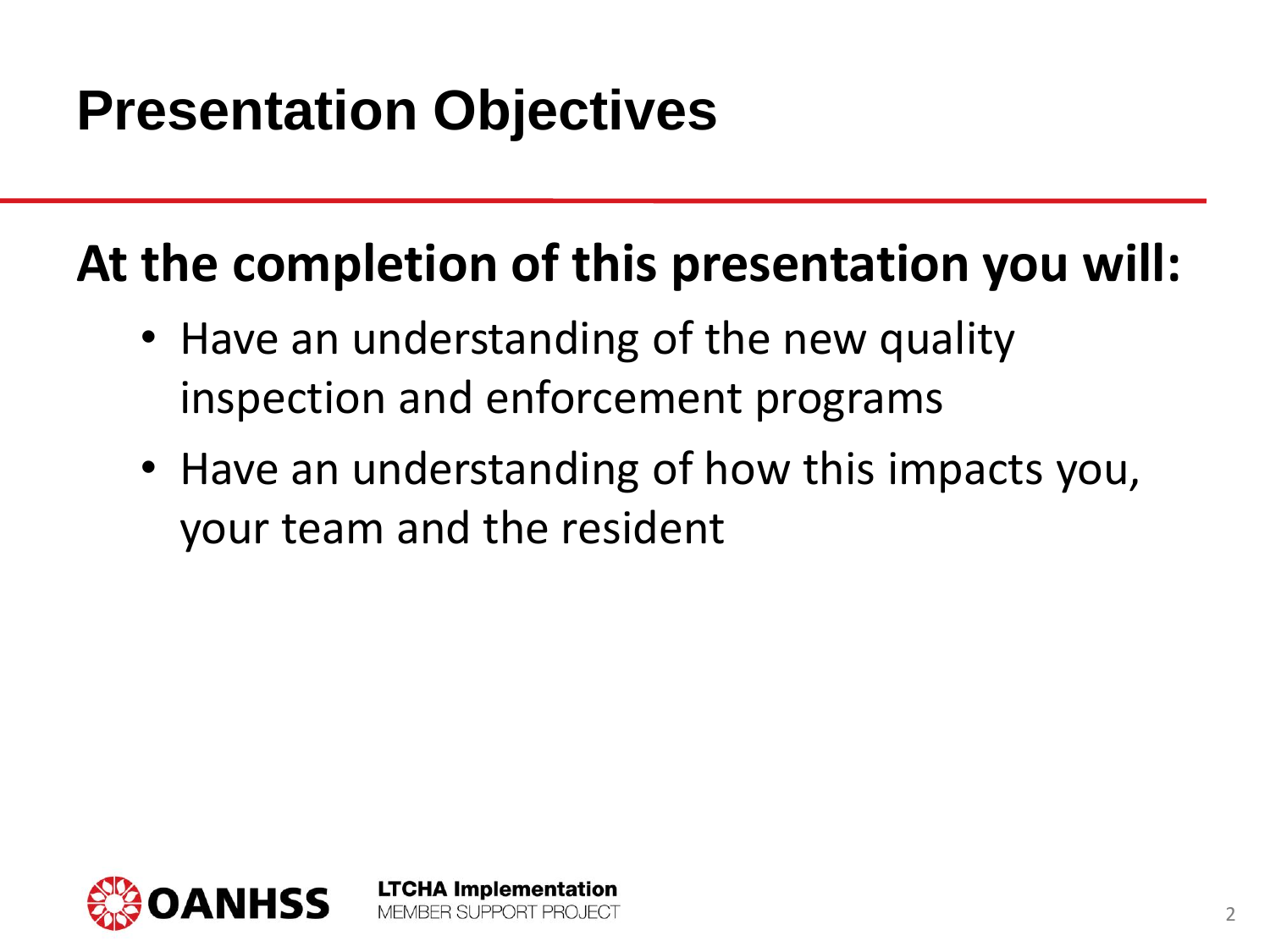### **Focus of the Presentation**

- The Compliance and enforcement program is being transformed
- The new program is referred to as Long-Term Care Quality Inspection Program (LQIP)
- There are various components of the LQIP including:
	- New Inspection Process
	- New Inspection Protocols
	- New tools (e.g. Annual inspection template)

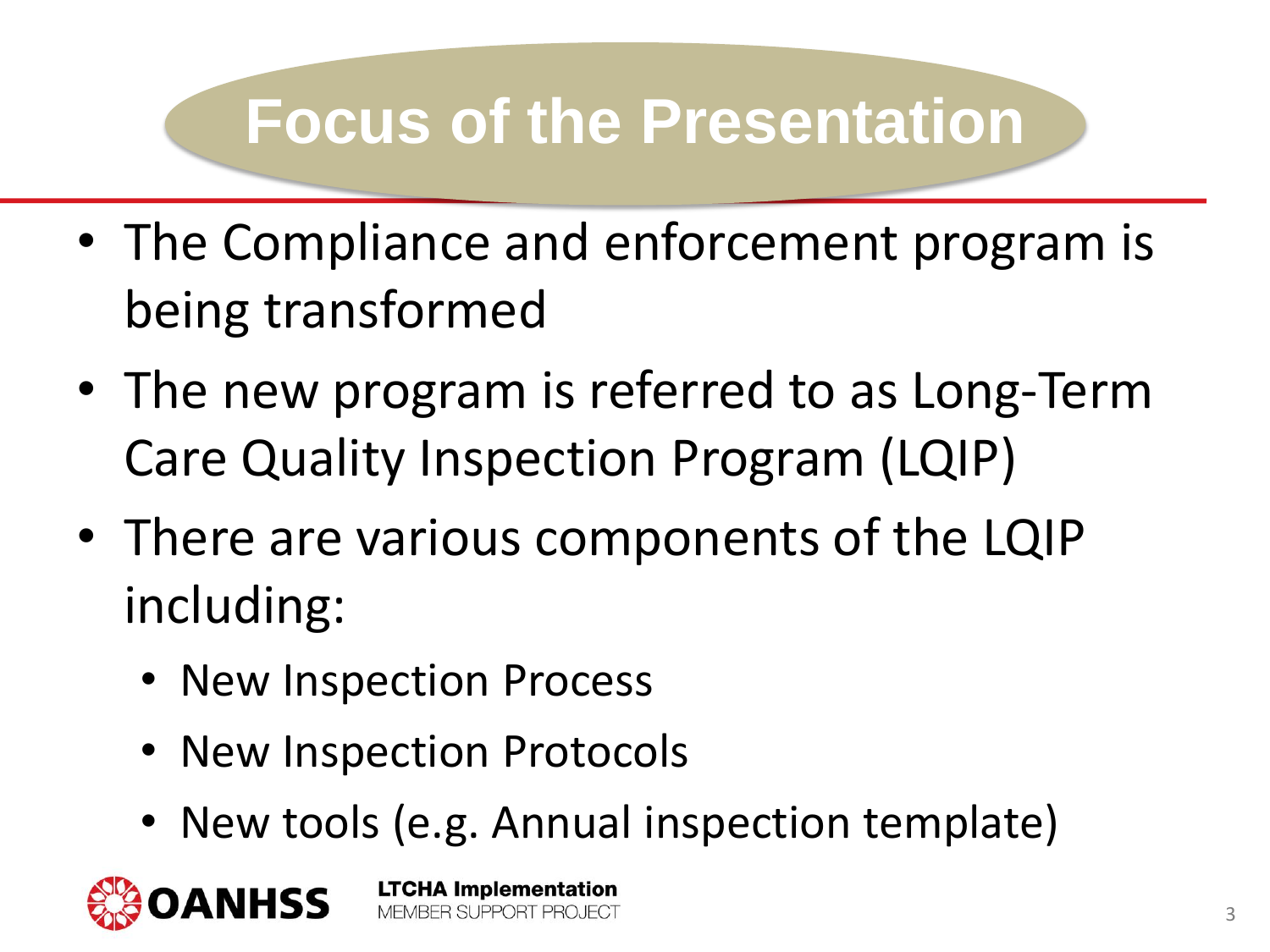- The new Long Term Care Homes Act (LTCHA) and Regulations came into effect July 1, 2010
- All Long Term Care Homes will have the first Annual Inspection review based on the new Act and Regulations done by December 31, 2011 using the new system
- Complaint, Critical Incident and Follow up Inspection process can occur at any time

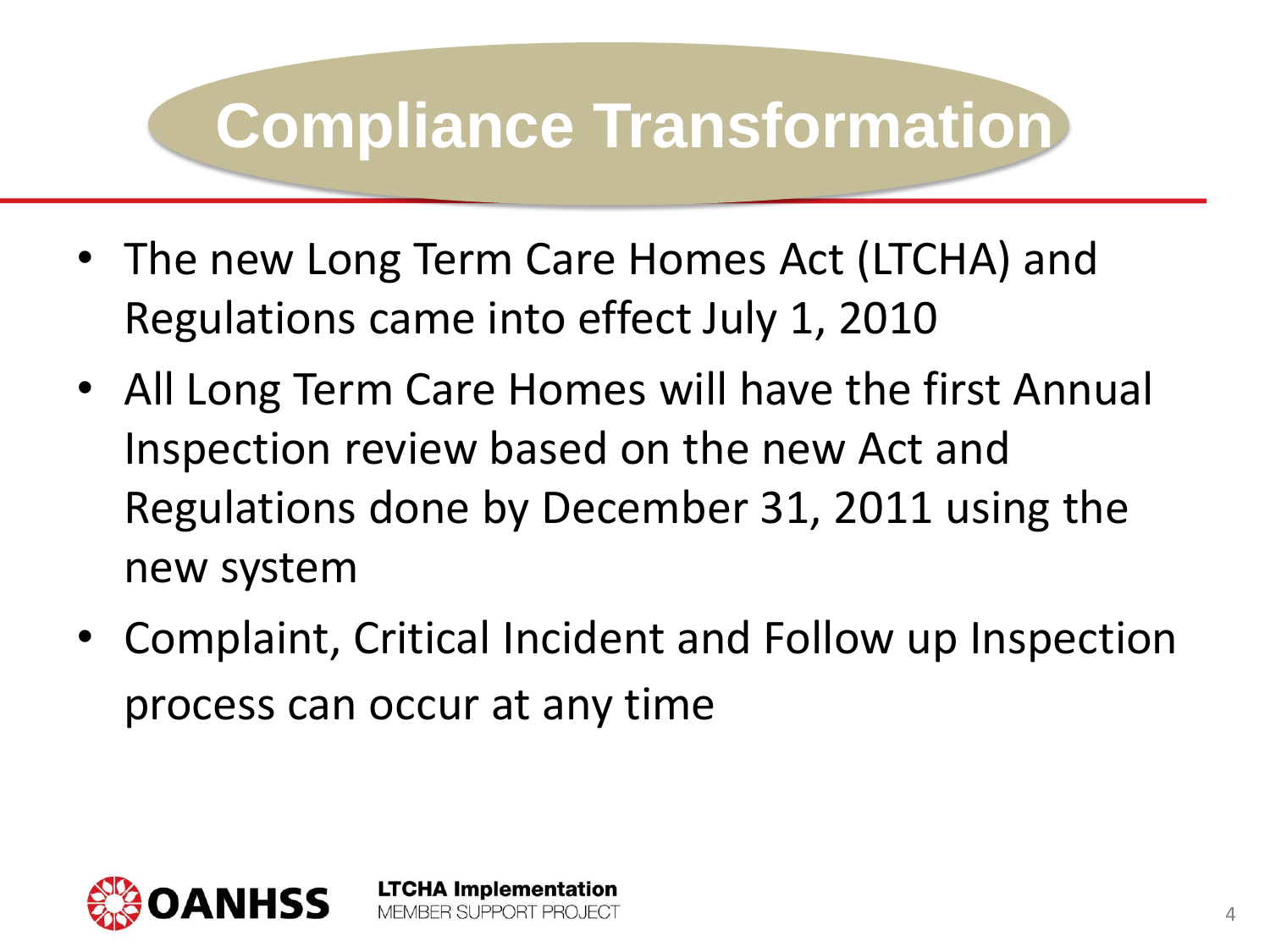#### **New LTCHA**

#### **This New Legislation is intended to...**

• Promote a positive resident experience

- Promote a high quality of life for all residents
- Support the provision of safe and effective care in LTC homes
- Build capacity and strengthen accountability in the LTC sector

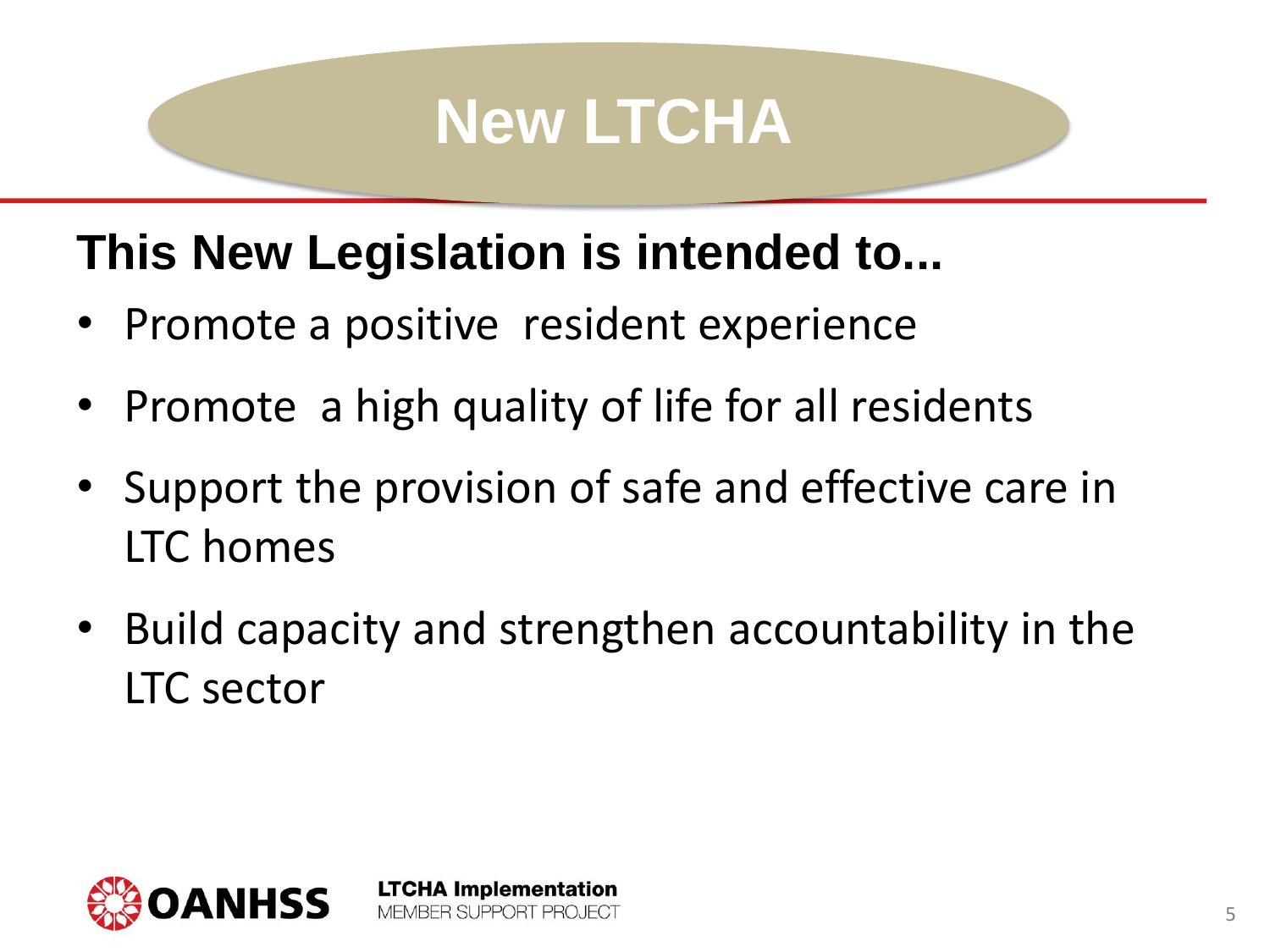- The Long -Term Care Quality Inspection Program (LQIP) is a MOHLTC "made in Ontario" version of a USA nursing home inspection program called the "Quality Indicator Survey"
- Inspection processes are supported by an electronic software program for consistent administration

**LTCHA Implementation** BER SLIPPORT PROJECT



6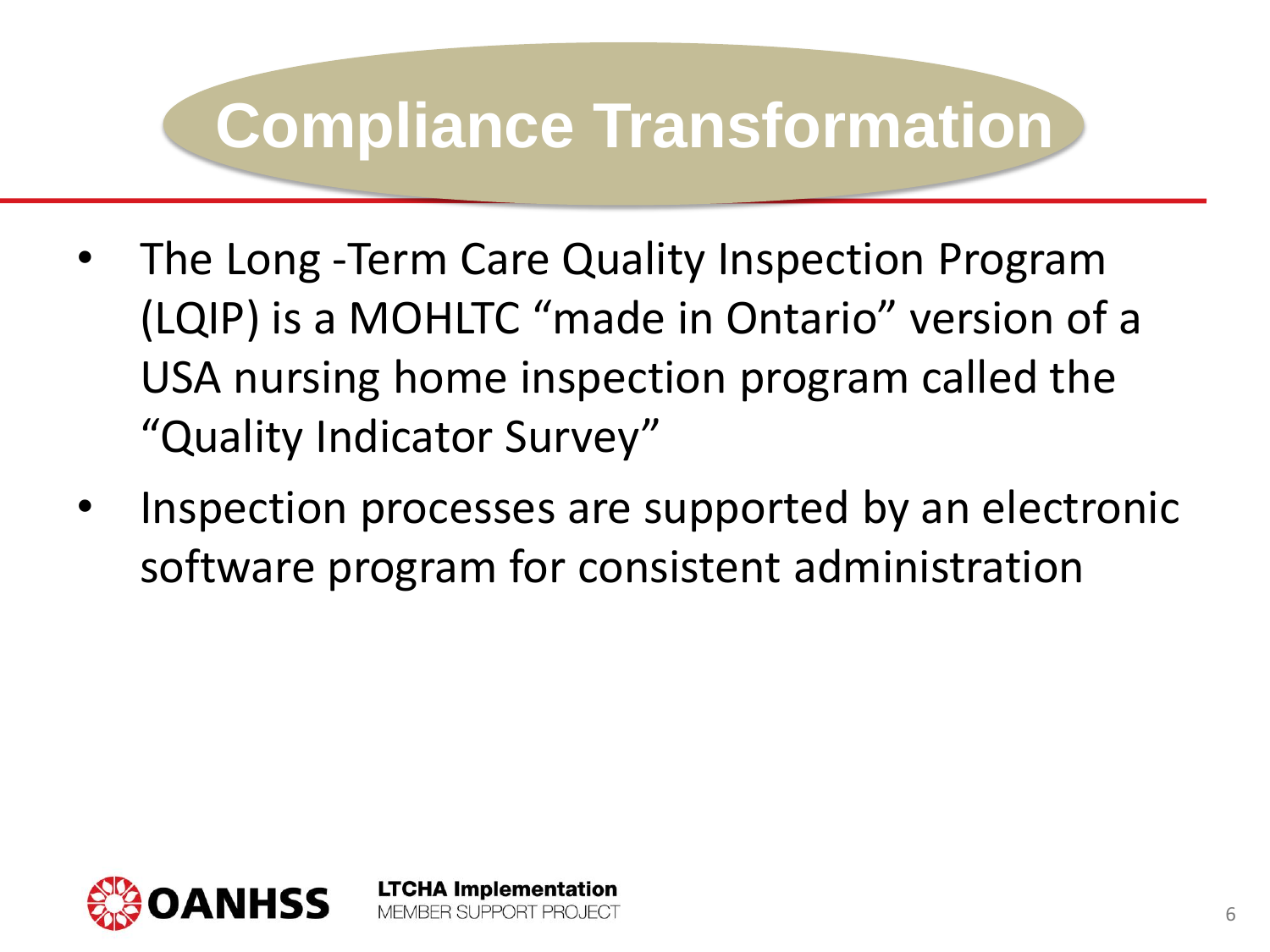#### **MOHLTC Inspection Process**

Will be done by a MOHLTC team of Inspectors – they will arrive in the home unannounced

Two Stage Inspection Process:

- Stage One: evaluation of pre-defined quality indicators (combination of audits, observations + responses to questions – interviews with residents, family, staff)
- Stage Two: focused investigation which is triggered when a threshold in a care area is exceeded as identified from the "Stage One" process

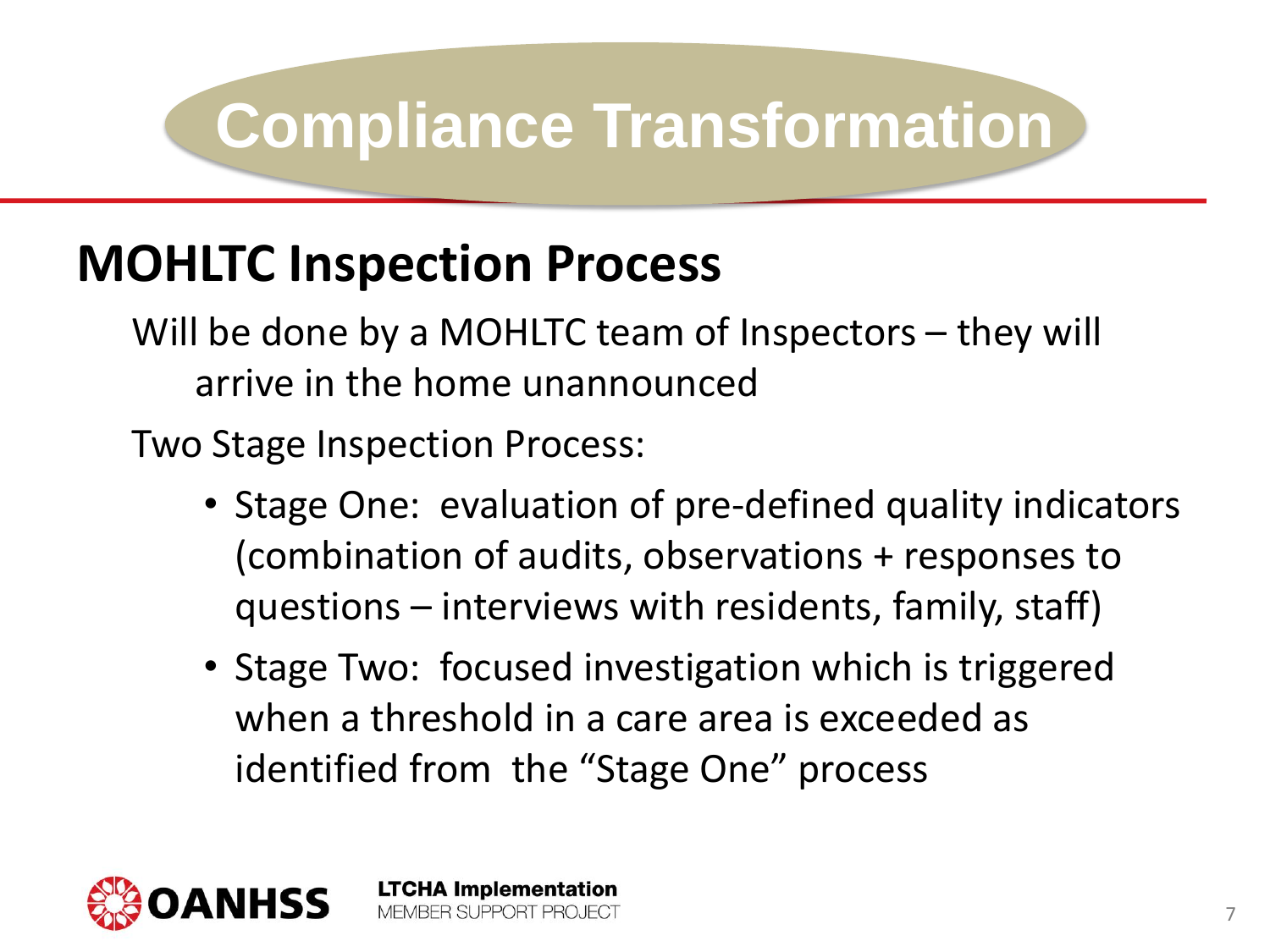#### **Categories of Inspection Protocols**

Mandatory Inspection Protocols are always a part of annual inspections, these include:

- Home Related Mandatory
- Resident Related Mandatory (resident care/programs/services)

The stage two inspection protocols are used when a risk or care area is triggered, these include:

- Home Related Triggered
- Resident Related Triggered

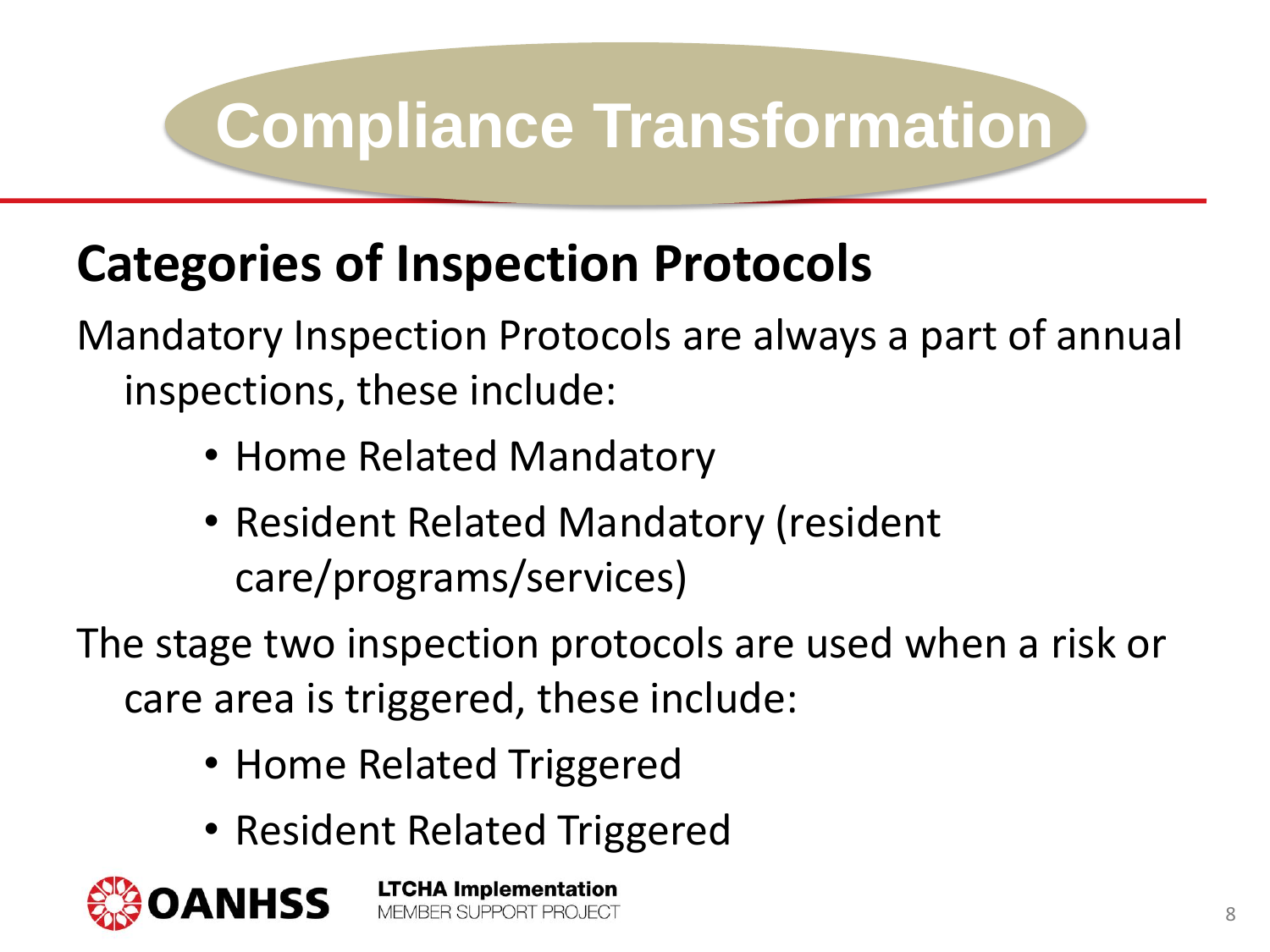#### **Inspection Protocols**

- Inspection Protocols ('IP') are used by inspectors as a guide in what questions to ask and how to ask them.
- Inspectors gather information about programs and processes in a home at the time of an annual review or in follow up to a related critical incident or a complaint.
- Each Inspection Protocol contains statements to be used by the Inspector to gather information to determine whether the home is in compliance with the provisions of the LTCHA and regulations related to that risk area.

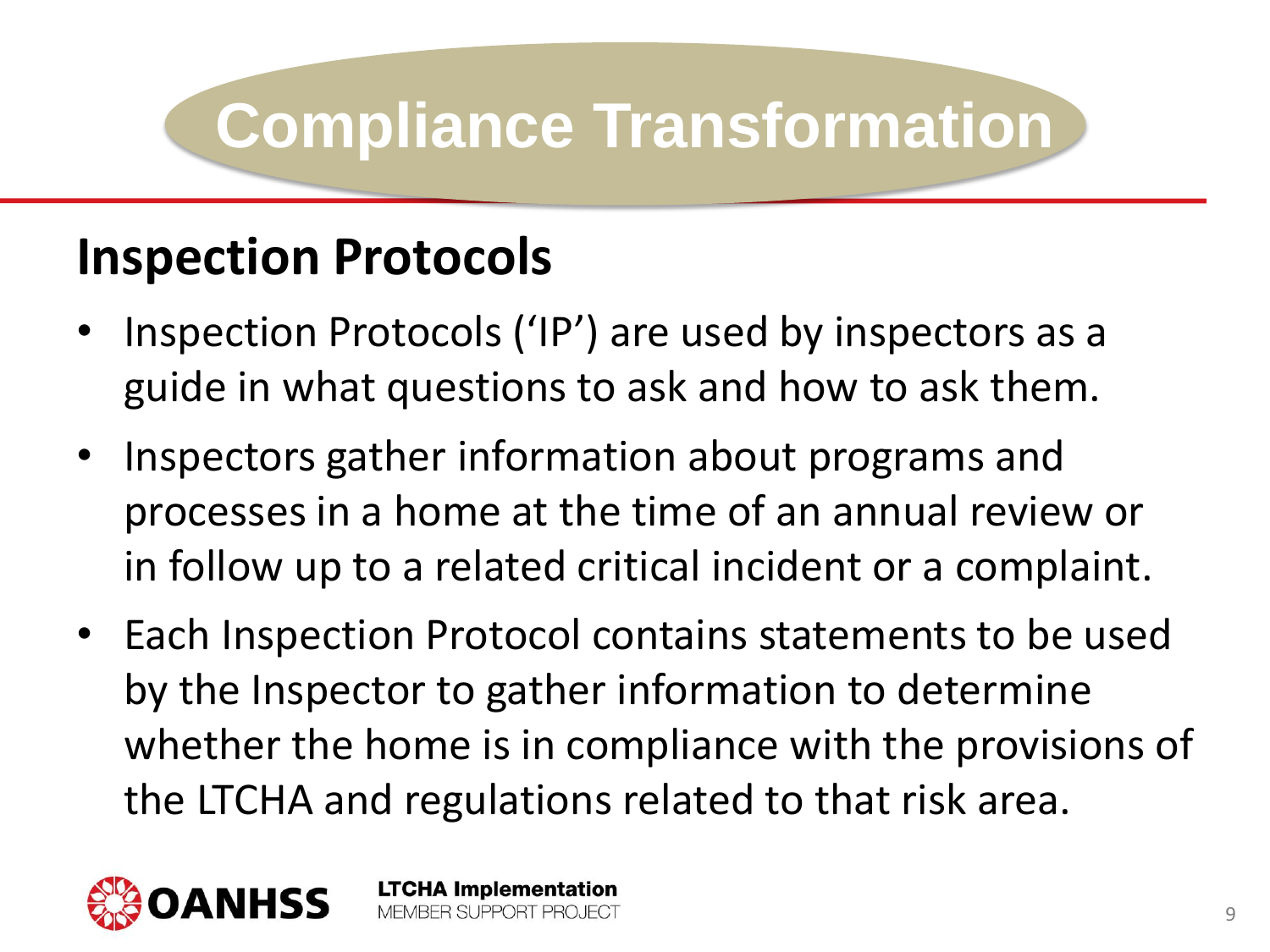#### **Mandatory Protocols (Home Related)**

- Training and Orientation
- Dining
- Admission Process
- **Family Council Interview**
- Infection Prevention and Control
- Medication Inspection
- Quality Improvement
- Resident Charges
- Resident Council Interview

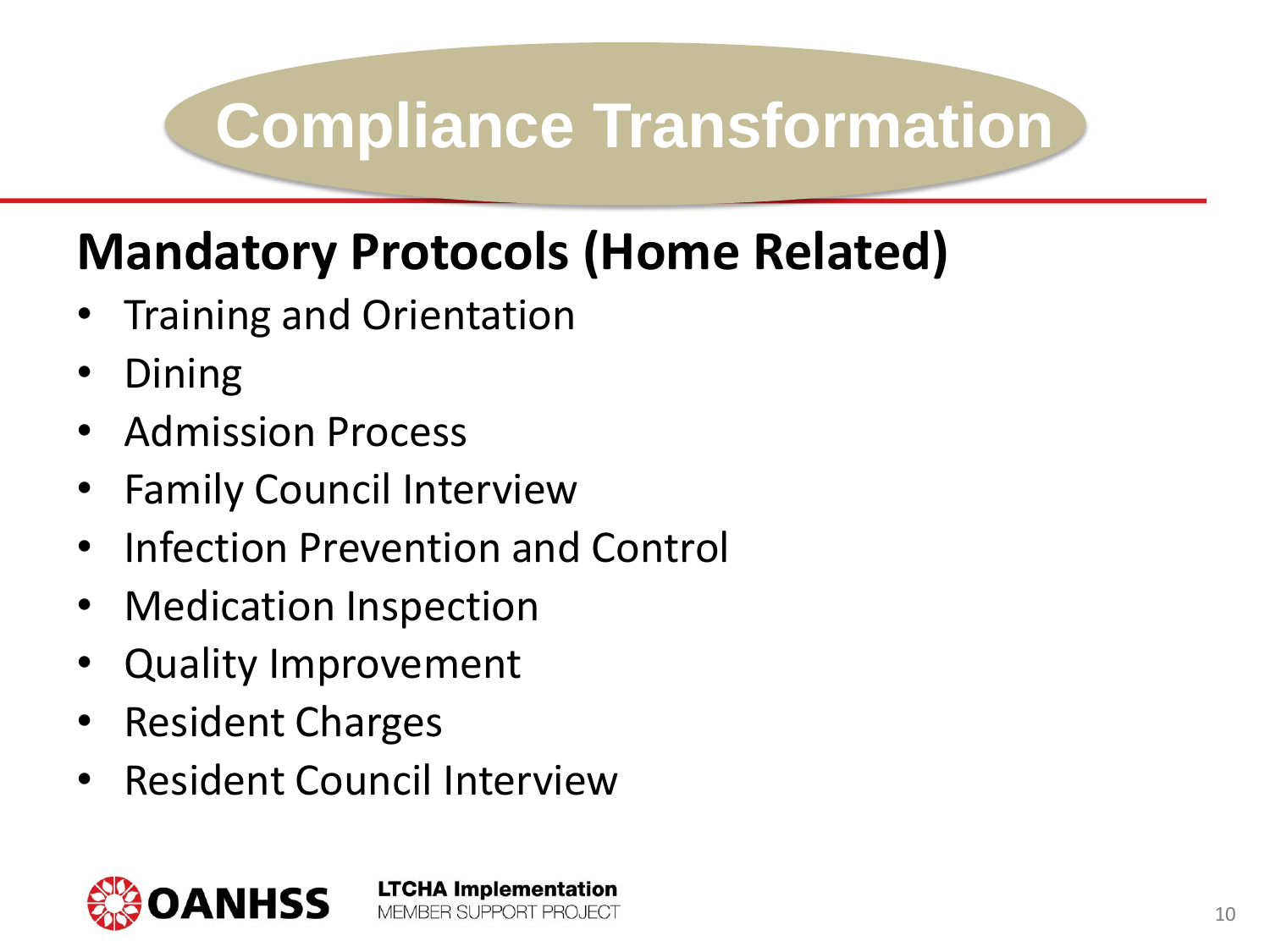#### **Stage One:**

- Typically takes 1.5 2.0 days (depends on the number of inspectors)
- 40 residents will be interviewed by inspectors
- 136 questions for residents requiring a "yes/no" response
- Inspectors interview residents, families and staff
- Mandatory observation of residents and the environment (e.g. meal services, cleanliness, building upkeep)
- Record reviews (audits) as needed
- Data gathered is recorded electronically

**LTCHA Implementation** MEMBER SUPPORT PROJECT

• Established thresholds are used to determine if inspection proceeds to the second stage

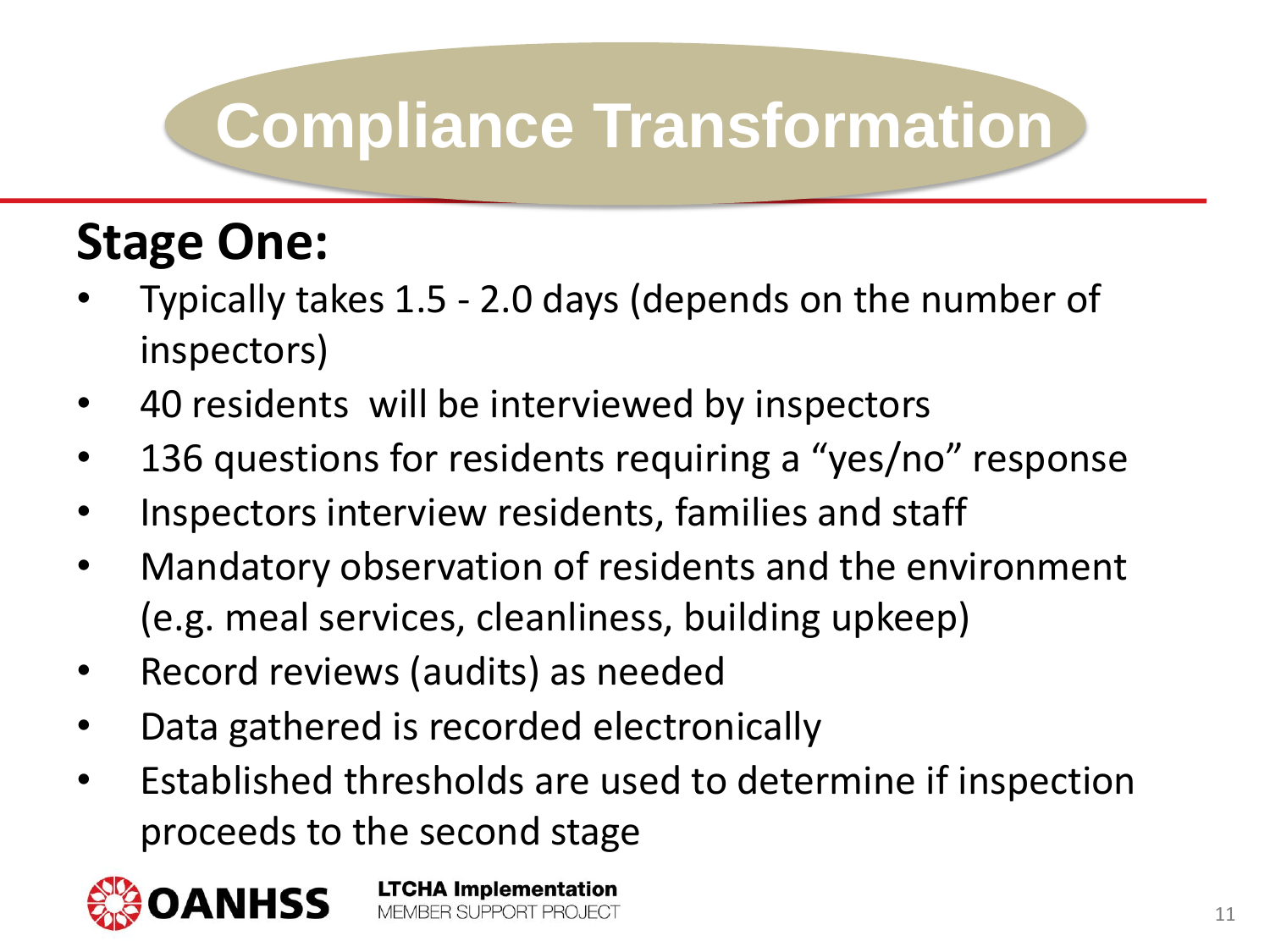#### **Assessment Source**



 $\blacksquare$  MDS

Resident Interview

Resident Observation

- Family/Designate Interview
- Record Review
- Staff Interview

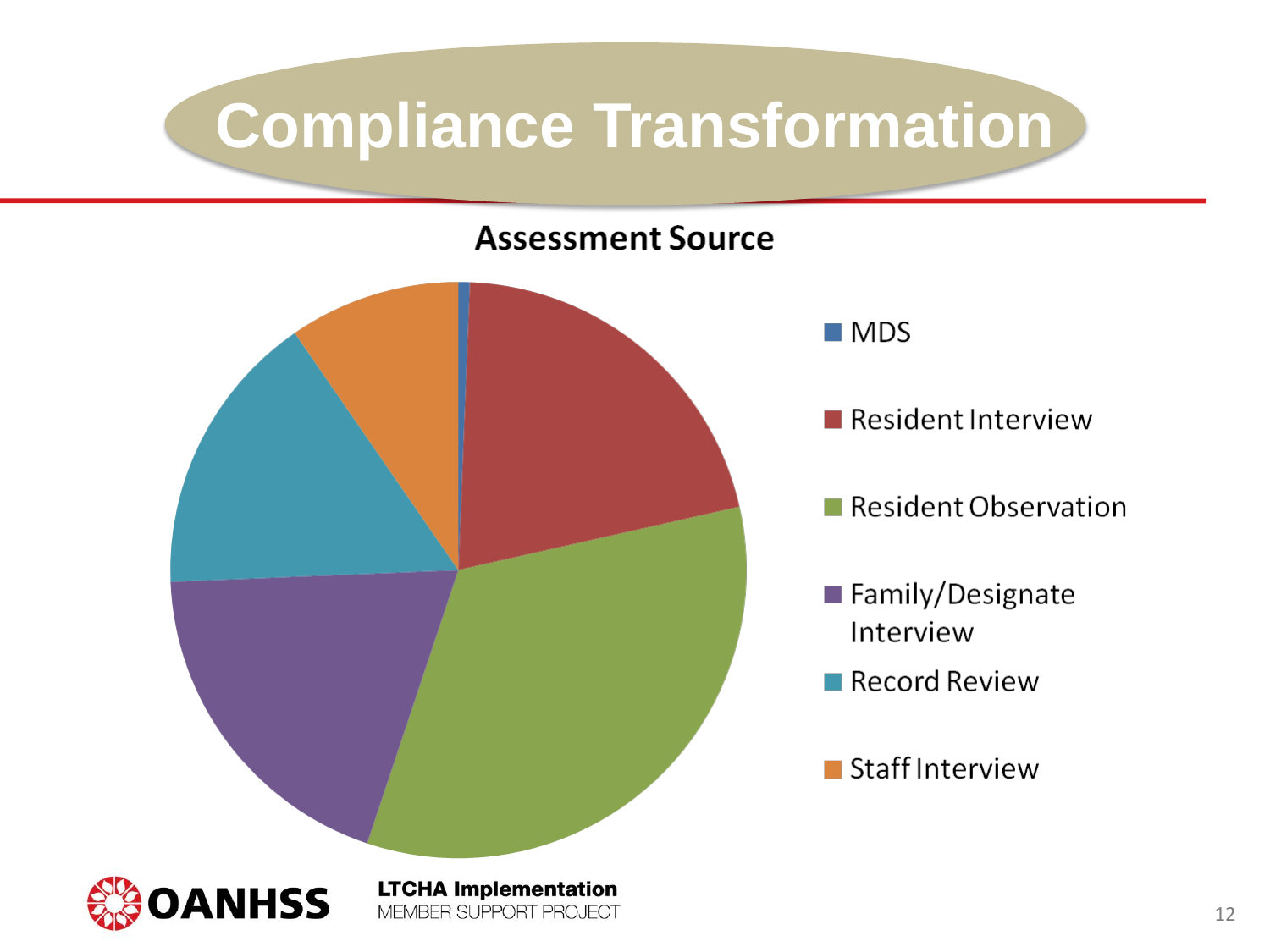#### **Interviews**

Sample Compliance Questions for Residents:

- Are you able to participate in making decisions regarding food choices/preferences? (YES, NO)
- Do you participate in choosing your bedtime? (YES, NO) Is this acceptable to you?

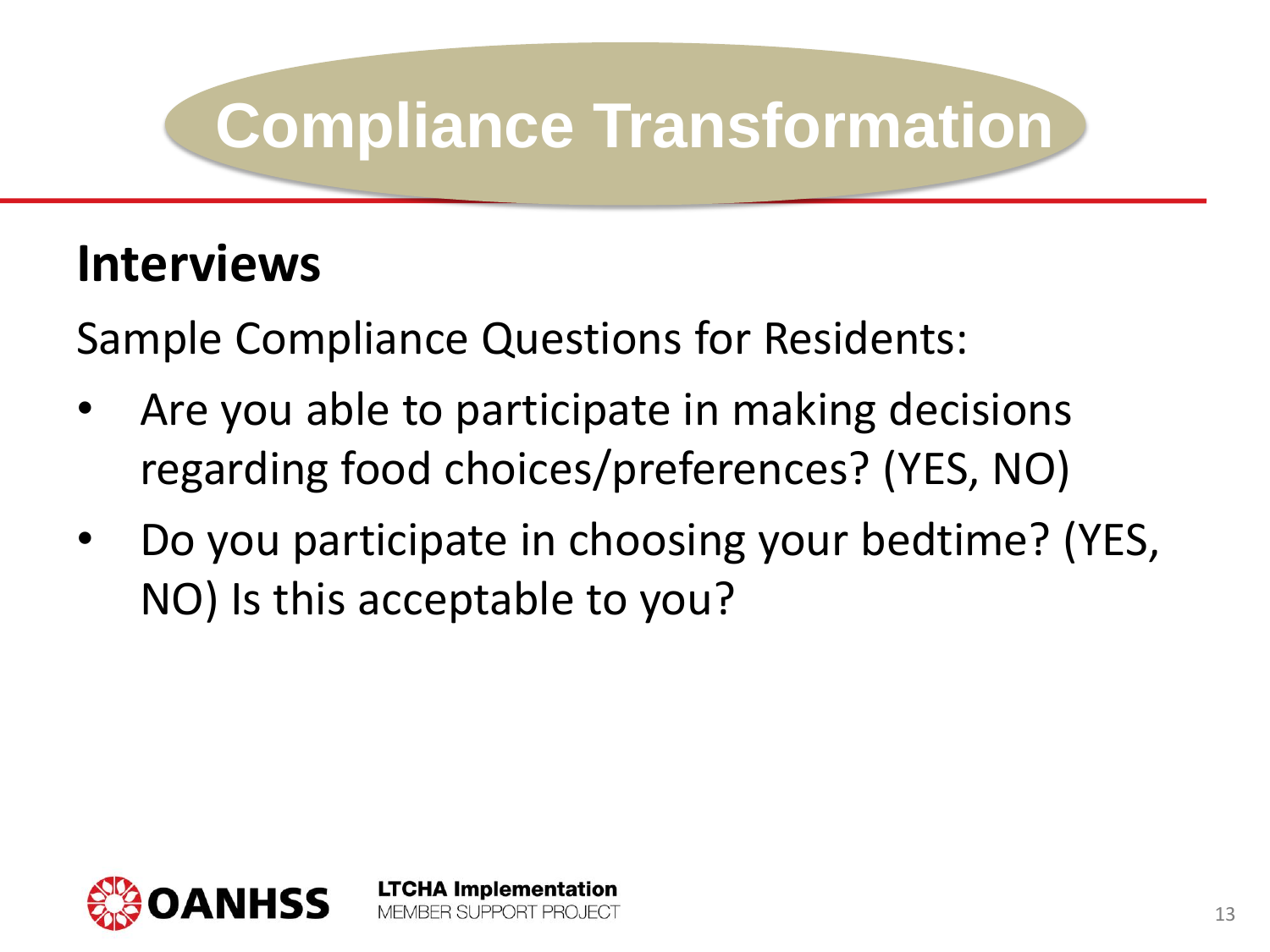#### **Observations**

#### Sample of resident related observations:

- a) Unpleasant body odour (other than signs of incontinence)
- b) Skin is unclean (i.e., food on face & hands)
- c) Eyes are matted
- d) Mouth contains debris, or teeth/dentures not brushed, or mouth odour, or dentures not in place
- e) Teeth broken/loose, or inflamed/bleeding gums, or problems with dentures
- f) Hair is uncombed and not clean
- g) Facial hair not removed or unshaven
- h) Fingernails are unclean and untrimmed
- i) Clothing and/or linens are soiled (other than signs of incontinence)

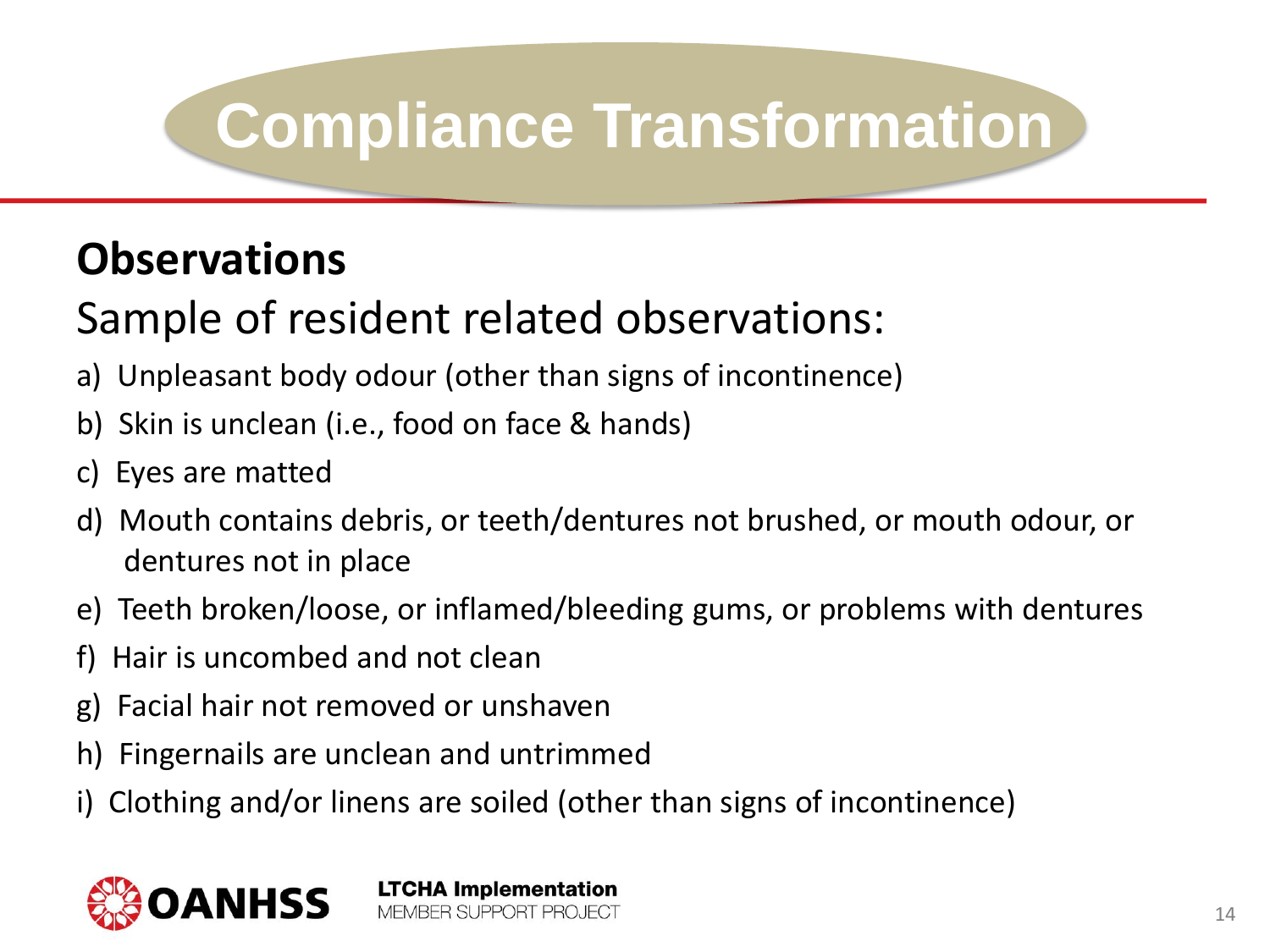#### **Stage Two**

- MOHLTC computer program selects "Stage Two" sample for all triggered items where potential non-compliance is identified (in Stage One)
- Minimum of 3 residents reviewed for each triggered area (potential non-compliance)
- Once again integrates information from multiple sources

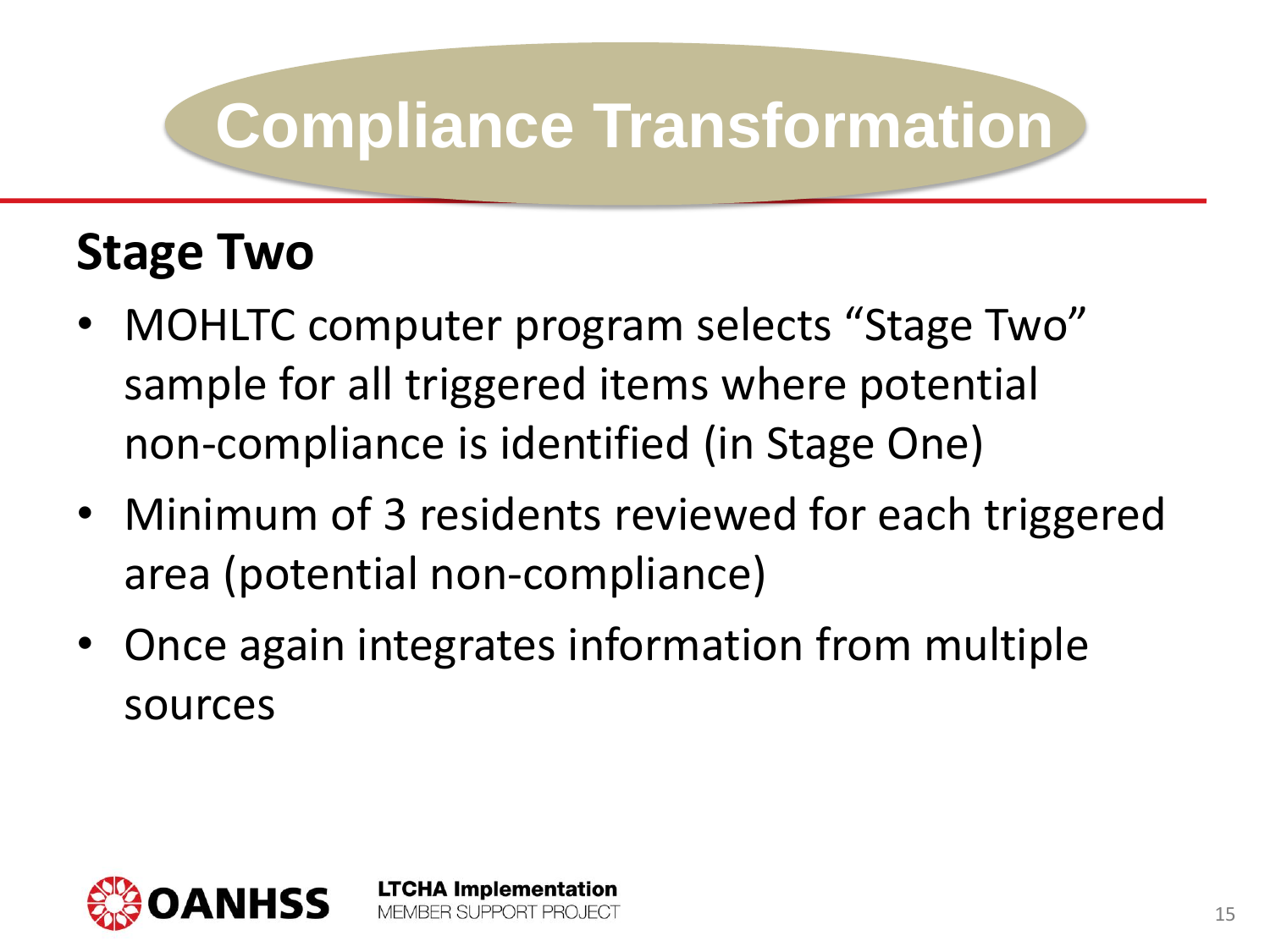#### **Types of Resident Related IPs - Triggered**

- Minimizing of restraints
- Pain management
- Personal Support Services resident dissatisfaction
- Skin and wound care management

#### **Types of Home Related IPs - Triggered**

**LTCHA Implementation** 

MEMBER SUPPORT PROJECT

- Housekeeping
- **Laundry**
- Reporting and complaints
- Snack observation

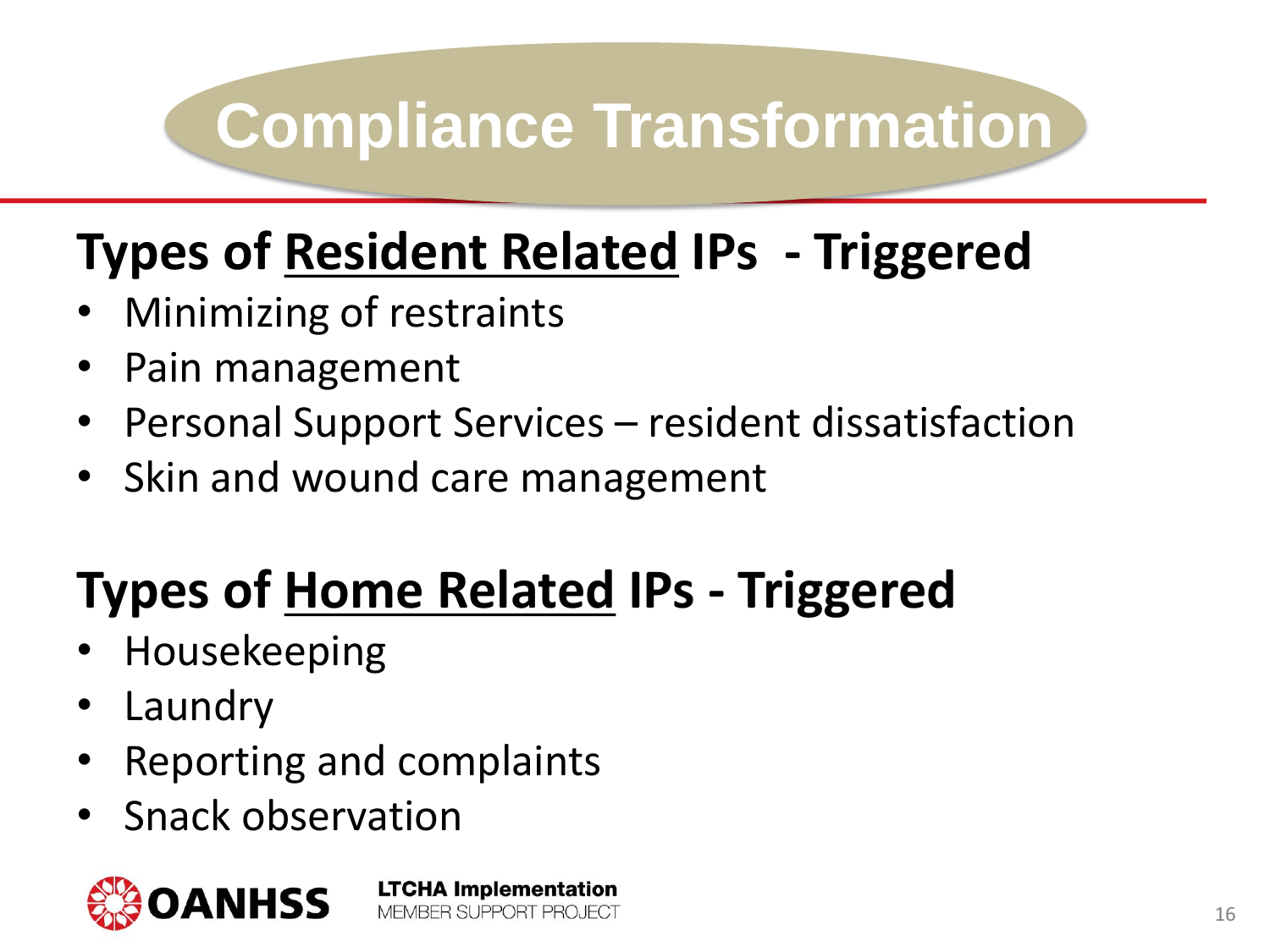How is our home preparing? (fill in for your home)

- *Program Development*
- *Policy and Procedures: revised and new*

**LTCHA Implementation** 

MEMBER SUPPORT PROJECT

- *Measuring Outcomes*
- *Training Topics*

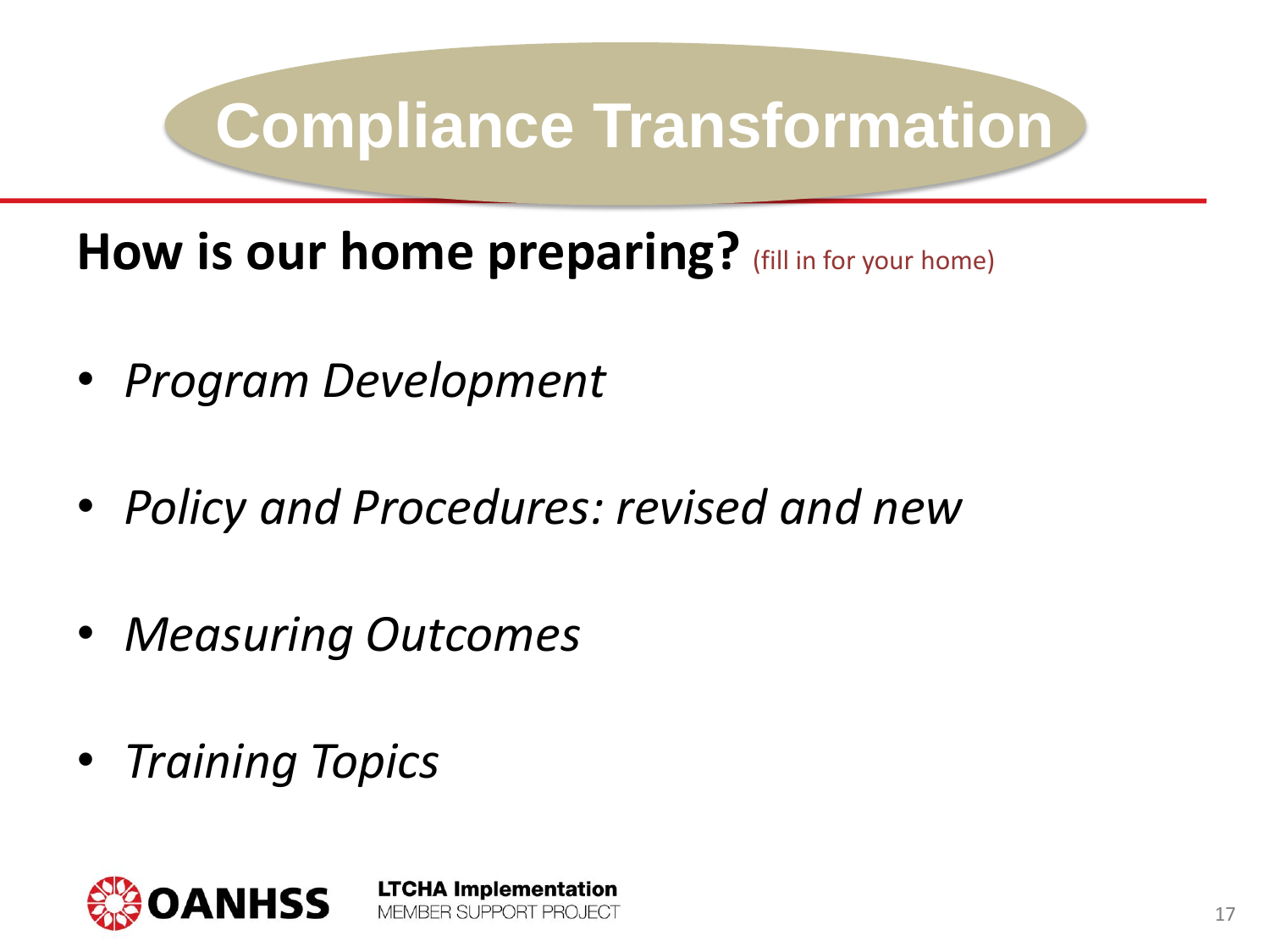#### **How can you prepare?**

- Be aware of and embrace changes (attend in services, review policies etc.) and incorporate them into your practice
- Be a role model for the team
- Understand the implications of non-compliance
- Conduct mock staff interviews, or ask staff practice questions "on the job" using IP statements
- Focus on quality improvement goals, outcomes

**LTCHA Implementation** MEMBER SUPPORT PROJECT

• Review the Quality Indicator Survey (QIS) manual and MOHLTC Inspection Protocols (on www.ltchomes.net)